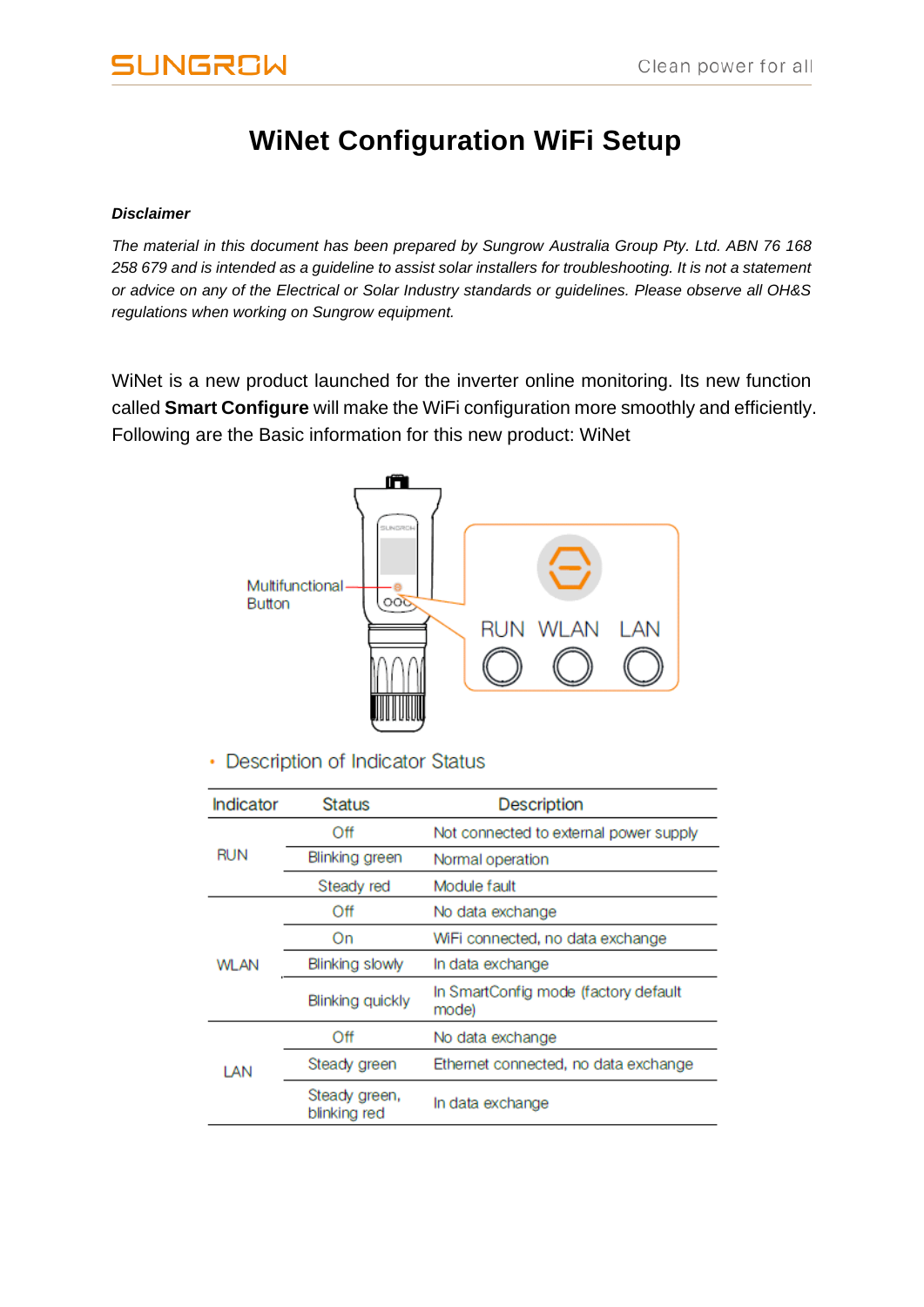| Operation     | <b>Description</b>                                                                                                                                     |  |
|---------------|--------------------------------------------------------------------------------------------------------------------------------------------------------|--|
| Press once    | Turn on or off the SmartConfig mode                                                                                                                    |  |
| Press 3 times | Turn on WiFi hotspot, password-free access by<br>default, valid within 30 minutes<br>WiFi hotspot can be turned on only, turning off is<br>unavailable |  |
|               | Press and hold for 5s Restore factory default                                                                                                          |  |

#### • Description of Multifunctional Button

### **How to configure the WiNet**

**Step 1** Connect the mobile phone with the customer's home Wi-Fi network. **Please be aware of the WiNet dongle only compatible with 2.4G signal**. For example, make sure the mobile connected with Telstra0592 instead of Telstra0592-5G

| 15:55                   |                                                   |  | $d \otimes n$                 |
|-------------------------|---------------------------------------------------|--|-------------------------------|
| < Settings              | Wi-Fi                                             |  |                               |
| Wi-Fi                   |                                                   |  |                               |
| Telstra0592             |                                                   |  | $\bullet \in \mathbb{G}$      |
| MY NETWORKS             |                                                   |  |                               |
| SG-A2006050737          |                                                   |  | $\widehat{\mathbf{z}}$ (i)    |
| SG-B20****3609          |                                                   |  | $\bullet \in \textcircled{1}$ |
| Telstra0592-5G          |                                                   |  | $4 \in 0$                     |
| OTHER NETWORKS          |                                                   |  |                               |
|                         | HP-Print-46-Officejet Pro X576dw $\theta \in (i)$ |  |                               |
| lincoln                 |                                                   |  | $4 \in \mathbb{C}$            |
| Lincoln-Sydney          |                                                   |  | $\bullet \in \mathbb{Q}$      |
| SG-B19 **** 0880        |                                                   |  | $9 \in (1)$                   |
| SG-B20****0878          |                                                   |  | $a \in (i)$                   |
| TP-LINK_Extender_2.4GHz |                                                   |  | $\bullet \circ (i)$           |
| Other                   |                                                   |  |                               |
| Ask to Join Networks    |                                                   |  | Notify >                      |

 $d \otimes F$ 

SUNGROW Q <sup>@</sup> Plant Status

17:32

**Step 2** Open the APP iSolarCloud, login the account and click the top right **PLUS icon** to create an plant

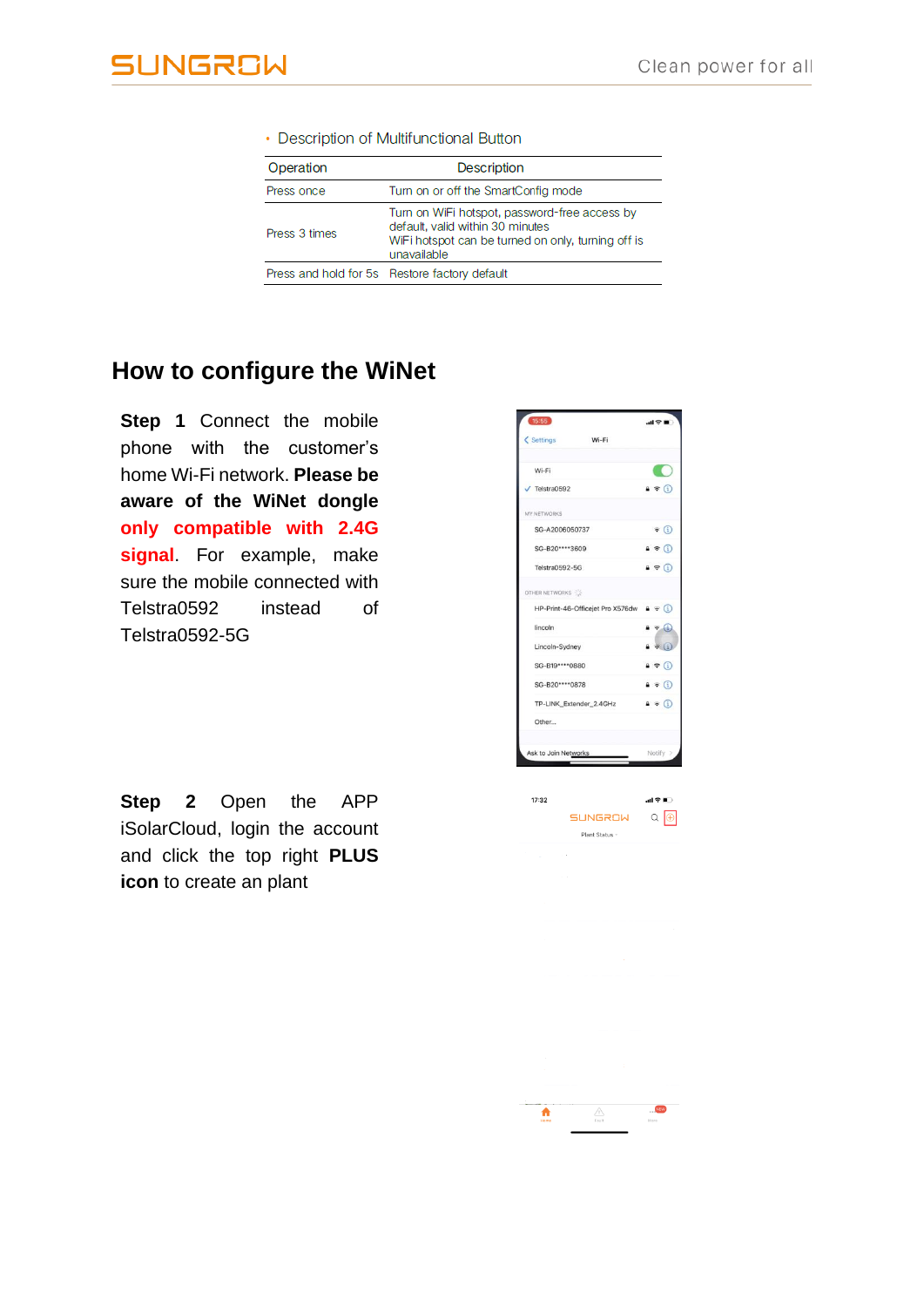# **SUNGROW**

**Step 3** Plant creation

- Choose Plant type, eg: Select the **ESIDENTIAL**  as plant type
- Select **Australia** in COUNTRY/REGION
- Choose Grid connection type
- Fill in the Feed-in Tariff

| $4:02 - 7$                 | $\blacksquare$ 46                        | 4:02                             | 4G                           |
|----------------------------|------------------------------------------|----------------------------------|------------------------------|
| $\langle$ BACK             |                                          | $\langle$ BACK                   |                              |
| <b>CREATE PLANT</b>        |                                          | <b>CREATE PLANT</b>              |                              |
| • Plant Name               |                                          | • Plant Name                     |                              |
| Please Enter               |                                          | Home                             |                              |
| • Plant Type               |                                          | • Plant Type                     |                              |
| Please Select              | $\circlearrowright$                      | Please Select                    | $\circlearrowright$          |
| • Installed PV Power (kWp) |                                          | • Installed PV Power (kWp)       |                              |
| Please Enter               |                                          | Please Enter                     |                              |
| • Country/Region           |                                          | • Country/Region                 |                              |
| Please Select              | $\left\langle \right\rangle$             | Please Select                    | $\geq$                       |
| • Time Zone                |                                          | • Time Zone                      |                              |
| Please Select              | $\left\langle \right\rangle$             | Please Select                    | $\left\langle \right\rangle$ |
| • Plant Address            |                                          | • Plant Address                  |                              |
| Please Enter               | 0                                        | CANCEL                           | ര<br><b>CONFIRM</b>          |
|                            |                                          |                                  |                              |
| • Grid-connection Type     | $\left\langle \right\rangle$             | Residential PV                   |                              |
| Please Select              |                                          | Residential Storage              |                              |
| Grid-connected Date        | $\,>\,$                                  | <b>Commercial PV</b>             |                              |
| 2022-02-03                 |                                          | Microgrid                        |                              |
| <b>NEXT</b>                |                                          | Utility PV                       |                              |
|                            |                                          |                                  |                              |
|                            |                                          |                                  |                              |
|                            | 4:04                                     | $\blacksquare$ 4G $\blacksquare$ |                              |
|                            | $\langle$ BACK                           |                                  |                              |
|                            | <b>CONFIGURE TARIFF</b>                  |                                  |                              |
|                            | Unit                                     |                                  |                              |
|                            | AUD                                      | >                                |                              |
|                            |                                          |                                  |                              |
|                            | Feed-in Tariff (AUD/kWh)<br>Please Enter |                                  |                              |
|                            | Time-of-Use Tariff                       |                                  |                              |
|                            |                                          |                                  |                              |
|                            | Consumption Tariff (AUD/kWh)             |                                  |                              |
|                            | Please Enter                             |                                  |                              |
|                            | Time-of-Use Tariff                       |                                  |                              |
|                            |                                          |                                  |                              |
|                            |                                          |                                  |                              |
|                            |                                          |                                  |                              |
|                            |                                          |                                  |                              |
|                            |                                          |                                  |                              |
|                            |                                          |                                  |                              |
|                            |                                          |                                  |                              |
|                            |                                          |                                  |                              |
|                            |                                          | <b>CONFIRM</b>                   |                              |
|                            |                                          |                                  |                              |
|                            |                                          |                                  |                              |
|                            |                                          |                                  |                              |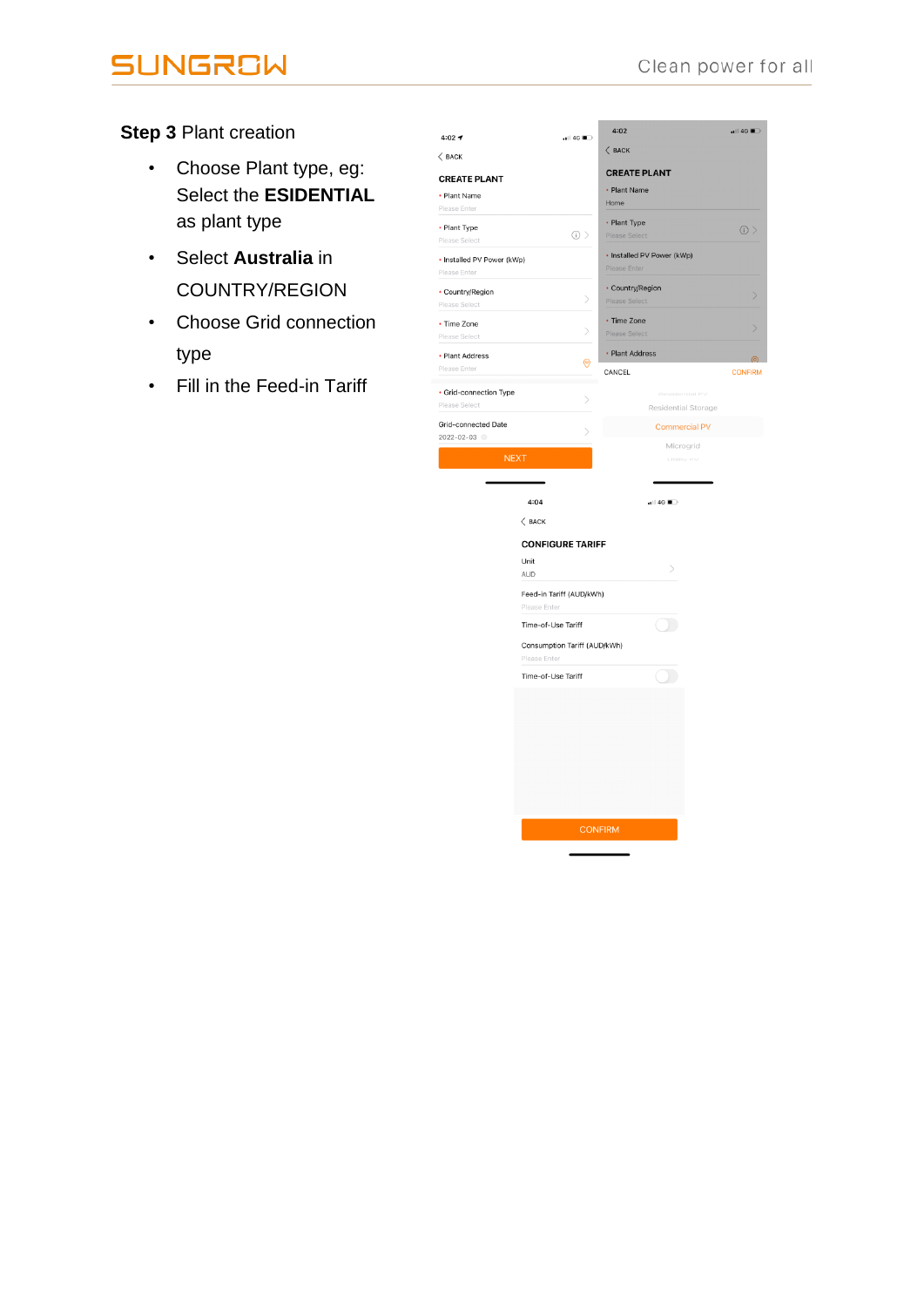## **SUNGROW**

**Step 4** Scan the **QR code** on the front of Wi-Net dongle Once the dongle is scanned, the app will show the device info, click confirm then go to the page of system commissioning.



#### **Step 5** APP will pop up **EASYCONNECT INSTRUCTION**.

Press **ACTIVATED only once** on the WiNet dongle to enable the WLAN connection.

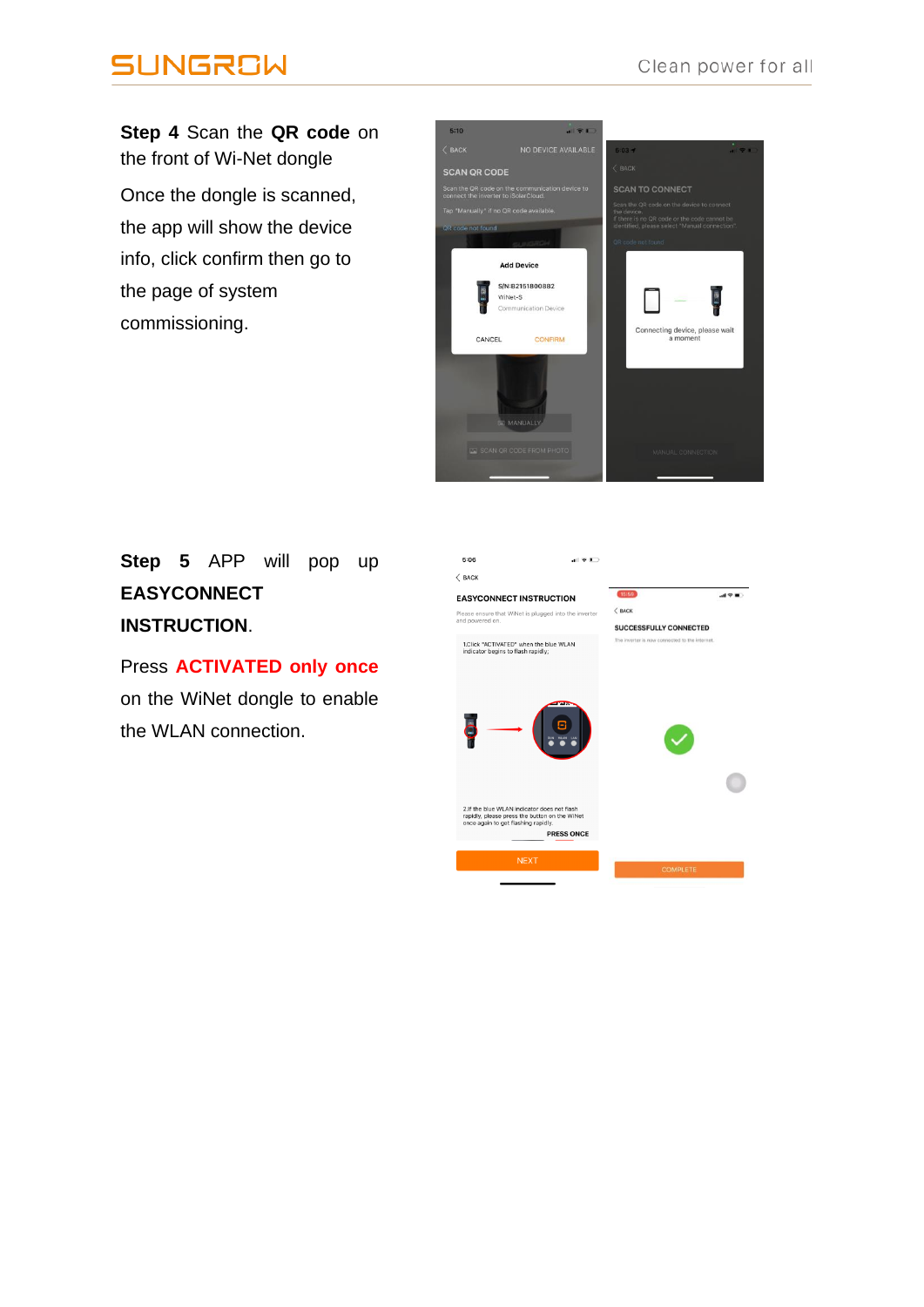### **SUNGROW**

Step 6 Enter the local network name and password on the WLAN connection. Make sure all details are filled correctly then click CONNECT.

| 14:46                                                                 | - 今日     |
|-----------------------------------------------------------------------|----------|
| $\langle$ BACK                                                        |          |
| <b>ENTER HOME NETWORK</b><br><b>INFORMATION</b>                       |          |
| Enter the password for the home network. Only<br>2.4Ghz is supported. |          |
| Name<br>n san n                                                       |          |
| Password                                                              |          |
| Please Enter                                                          |          |
| Please Enter                                                          | Complete |





SUCCESSFULLY CONNECTED d to the